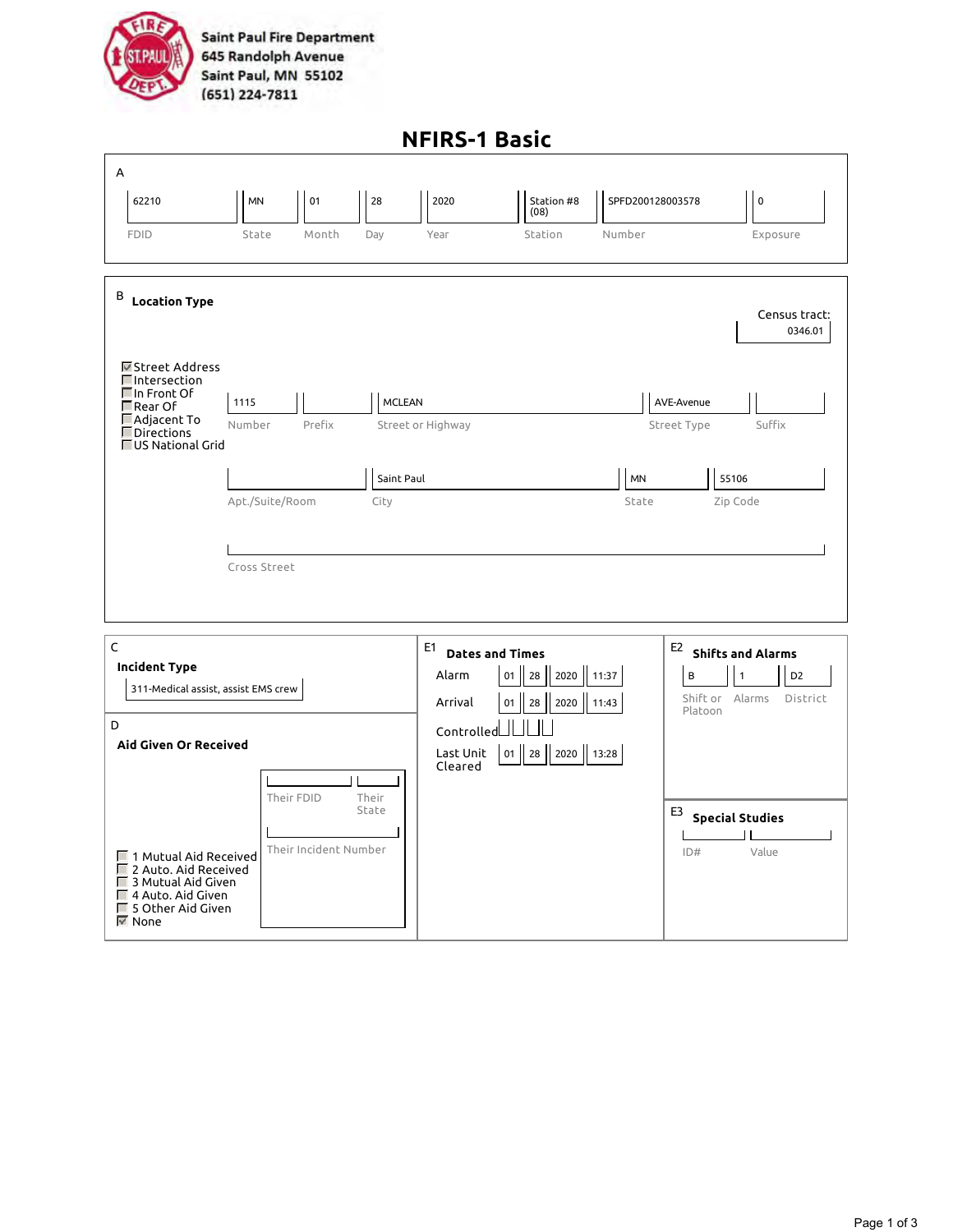| F<br><b>Actions Taken</b><br>32-Provide basic life support (BLS)<br>Primary Action Taken                                                                                                                                                                                              |                                                                                                                                                                                            | G1<br><b>Resources</b><br>■ Apparatus or Personnel Module is used.<br>Apparatus<br>Suppression 2<br>EMS<br>$\mathbf{1}$<br>Other 0<br>Resource counts include aid received<br>resources.                                                                                                                                       | Personnel<br>$\mathbf 0$<br>$\mathbf 0$<br>$\mathbf 0$                                                                                                                                                                                                                                         | G <sub>2</sub><br>Property: \$<br>Contents: \$<br>Property: \$<br>Contents: \$                                                                                                                                                                                                                                                       | <b>Estimated Dollar Losses and Values</b><br><b>Losses:</b> Required for all fires if<br>known. Optional for all<br>non-fires.<br>Pre-Incident Values: Optional                                                                                                                                                                                                                    | None<br>$\eta_{\rm eff}$<br>$\overline{\mathbf{v}^{\prime}}$<br>None<br>$\omega^{\rho}$<br>$w^{\mu}$ |
|---------------------------------------------------------------------------------------------------------------------------------------------------------------------------------------------------------------------------------------------------------------------------------------|--------------------------------------------------------------------------------------------------------------------------------------------------------------------------------------------|--------------------------------------------------------------------------------------------------------------------------------------------------------------------------------------------------------------------------------------------------------------------------------------------------------------------------------|------------------------------------------------------------------------------------------------------------------------------------------------------------------------------------------------------------------------------------------------------------------------------------------------|--------------------------------------------------------------------------------------------------------------------------------------------------------------------------------------------------------------------------------------------------------------------------------------------------------------------------------------|------------------------------------------------------------------------------------------------------------------------------------------------------------------------------------------------------------------------------------------------------------------------------------------------------------------------------------------------------------------------------------|------------------------------------------------------------------------------------------------------|
| <b>Completed Modules</b><br>$\Box$ 2 - Fire<br>□ 3 - Structure Fire<br>$\Box$ 4 - Civilian Fire Cas.<br>□ 5 - Fire Service Cas.<br>$\Box$ 6 - EMS<br>□ 7 - HazMat<br>$\Box$ 8 - Wildland Fire<br>$\Box$ 9 - Apparatus<br>□ 10 - Personnel<br>11 - Arson                               | <sup>H1</sup> Casualties <b>M</b> None<br><b>Fire</b><br>$\mathsf 0$<br>Service<br>Civilian<br>$\mathbf 0$<br>H <sub>2</sub> Detector<br>Required for Confined Fires<br>$\Box$ 3 - Unknown | Deaths<br>Injuries<br>0<br>0<br>$\Box$ 1 - Detector Alerted Occupants<br>$\Box$ 2 - Detector Did Not Alert Them                                                                                                                                                                                                                | H <sub>3</sub><br><b>Hazardous Materials Release</b><br>$\Box$ 1 - Natural Gas<br>□ 2 - Propane Gas<br>$\Box$ 3 - Gasoline<br>$\Box$ 4 - Kerosene<br>□ 5 - Diesel Fuel / Fuel Oil<br>$\Box$ 6 - Household Solvents<br>□ 7 - Motor Oil<br>$\Box$ 8 - Paint<br>$\Box$ 0 - Other<br><b>M</b> None |                                                                                                                                                                                                                                                                                                                                      | <b>Mixed Use Property</b><br>$\Box$ Not Mixed<br>$\Box$ 10 - Assembly Use<br>$\Box$ 20 - Education Use<br>□ 33 - Medical Use<br>$\Box$ 40 - Residential Use<br>■ 51 - Row Of Stores<br>□ 53 - Enclosed Mall<br>$\Box$ 58 - Business and<br>Residential<br>■ 59 - Office Use<br>$\Box$ 60 - Industrial Use<br>□ 63 - Military Use<br>$\Box$ 65 - Farm Use<br>□ 00 - Other Mixed Use |                                                                                                      |
| Property Use Mone<br><b>Structures</b><br>131 ■ Church, Place of Worship<br>161 Restaurant or Cafeteria<br>162 ■ Bar/Tavern or Nightclub<br>213 Elementary School, Kindegarten<br>215 High School, Junior High<br>241□ College, Adult Education<br>311□ Nursing Home<br>331□ Hospital |                                                                                                                                                                                            | 341 Clinic, Clinic-Type Infirmary<br>342 Doctor/Dentist Office<br>361 Prison or Jail, Not Juvenile<br>419 ■ 1- or 2-Family Dwelling<br>429 ■ MultiFamily Dwelling<br>439 ■ Rooming/Boarding House<br>449 Commerical Hotel or Motel<br>459 Residential, Board and Care<br>464 Dormitory/Barracks<br>519 Food and Beverage Sales |                                                                                                                                                                                                                                                                                                | 539 Household Goods, Sales, Repairs<br>571□ Gas or Service Station<br>579 Motor Vehicle/Boat Sales/Repairs<br>599□ Business Office<br>615 Electric-Generating Plant<br>629 Laboratory/Science Laboratory<br>700 Manufacturing Plant<br>819 Livestock/Poultry Storage (Barn)<br>882 Mon-Residential Parking Garage<br>891 ■ Warehouse |                                                                                                                                                                                                                                                                                                                                                                                    |                                                                                                      |
| Outside<br>124□ Playground or Park<br>655 Crops or Orchard<br>669 Forest (Timberland)<br>807 □ Outdoor Storage Area<br>919 Dump or Sanitary Landfill<br>931 □ Open Land or Field<br>936 Vacant Lot                                                                                    |                                                                                                                                                                                            | 938 Graded/Cared for Plot of Land<br>946□ Lake, River, Stream<br>951 Railroad Right-of-Way<br>960 □ Other Street<br>961 Highway/Divided Highway<br>962 E Residential Street/Driveway<br>981□ Construction Site<br>984 ■ Industrial Plant Yard                                                                                  |                                                                                                                                                                                                                                                                                                | Property Use:<br>Description<br>Look up and enter a Property Use code and<br>description only if you have NOT checked a<br>Property Use box.                                                                                                                                                                                         |                                                                                                                                                                                                                                                                                                                                                                                    |                                                                                                      |
| K2                                                                                                                                                                                                                                                                                    |                                                                                                                                                                                            |                                                                                                                                                                                                                                                                                                                                |                                                                                                                                                                                                                                                                                                |                                                                                                                                                                                                                                                                                                                                      |                                                                                                                                                                                                                                                                                                                                                                                    |                                                                                                      |
| Owner                                                                                                                                                                                                                                                                                 |                                                                                                                                                                                            |                                                                                                                                                                                                                                                                                                                                |                                                                                                                                                                                                                                                                                                |                                                                                                                                                                                                                                                                                                                                      |                                                                                                                                                                                                                                                                                                                                                                                    |                                                                                                      |
| Local Option                                                                                                                                                                                                                                                                          |                                                                                                                                                                                            | Person/Entity Type                                                                                                                                                                                                                                                                                                             | Business Name (if applicable)                                                                                                                                                                                                                                                                  |                                                                                                                                                                                                                                                                                                                                      | Phone Number                                                                                                                                                                                                                                                                                                                                                                       |                                                                                                      |
|                                                                                                                                                                                                                                                                                       |                                                                                                                                                                                            | M <sub>l</sub>                                                                                                                                                                                                                                                                                                                 |                                                                                                                                                                                                                                                                                                |                                                                                                                                                                                                                                                                                                                                      |                                                                                                                                                                                                                                                                                                                                                                                    |                                                                                                      |
|                                                                                                                                                                                                                                                                                       | First Name<br>Mr., Ms., Mrs.                                                                                                                                                               |                                                                                                                                                                                                                                                                                                                                | Last Name                                                                                                                                                                                                                                                                                      | Suffix                                                                                                                                                                                                                                                                                                                               |                                                                                                                                                                                                                                                                                                                                                                                    |                                                                                                      |
| Number                                                                                                                                                                                                                                                                                | Prefix                                                                                                                                                                                     | Street or Highway                                                                                                                                                                                                                                                                                                              | Street Type                                                                                                                                                                                                                                                                                    |                                                                                                                                                                                                                                                                                                                                      | Suffix                                                                                                                                                                                                                                                                                                                                                                             |                                                                                                      |
|                                                                                                                                                                                                                                                                                       |                                                                                                                                                                                            |                                                                                                                                                                                                                                                                                                                                |                                                                                                                                                                                                                                                                                                |                                                                                                                                                                                                                                                                                                                                      |                                                                                                                                                                                                                                                                                                                                                                                    |                                                                                                      |
| Post Office Box                                                                                                                                                                                                                                                                       | City                                                                                                                                                                                       |                                                                                                                                                                                                                                                                                                                                |                                                                                                                                                                                                                                                                                                |                                                                                                                                                                                                                                                                                                                                      |                                                                                                                                                                                                                                                                                                                                                                                    |                                                                                                      |
| State                                                                                                                                                                                                                                                                                 |                                                                                                                                                                                            |                                                                                                                                                                                                                                                                                                                                | Zip Code                                                                                                                                                                                                                                                                                       |                                                                                                                                                                                                                                                                                                                                      |                                                                                                                                                                                                                                                                                                                                                                                    |                                                                                                      |